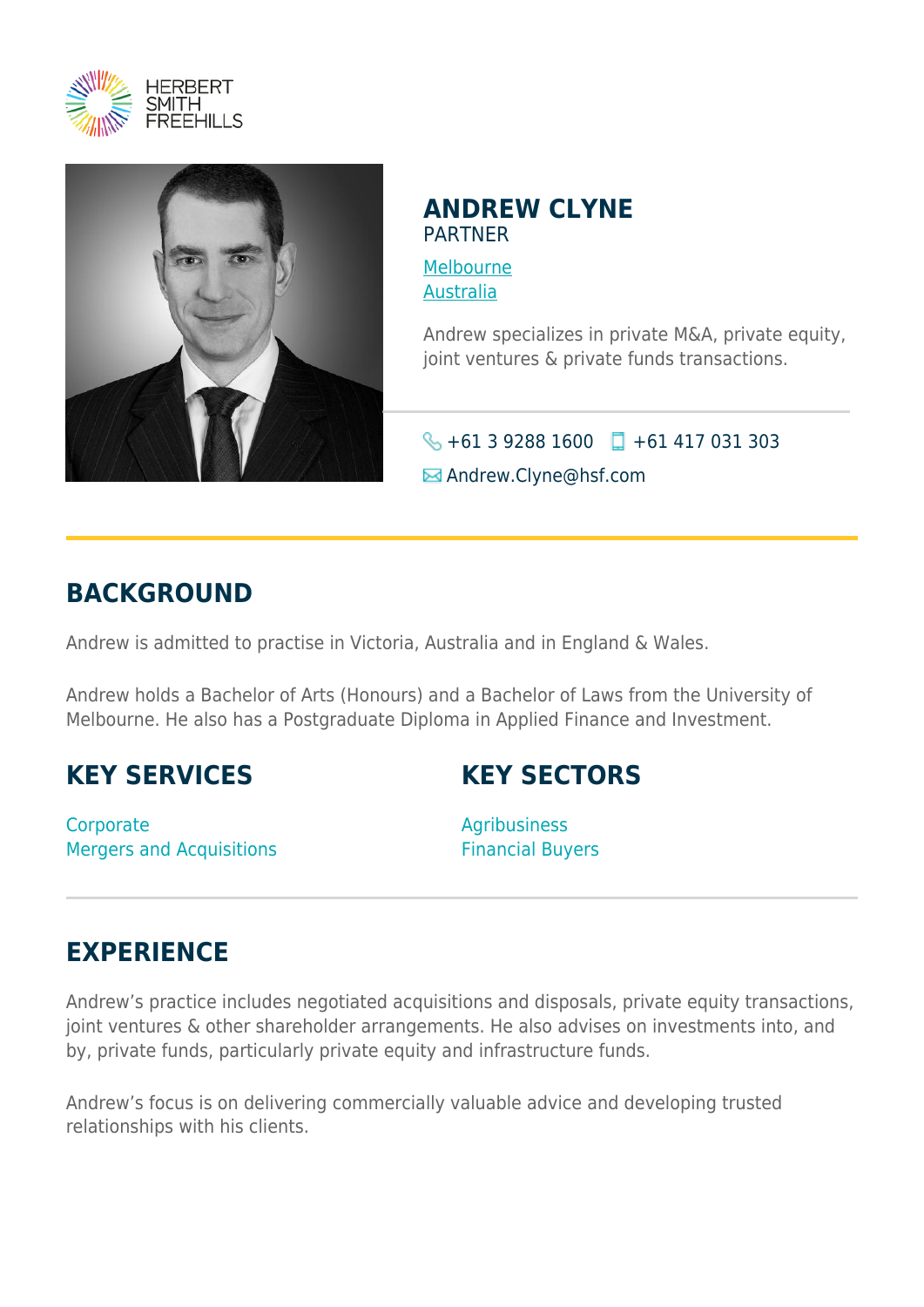Andrew appeared in the 2009–2017 editions of Best Lawyers as a leading Australian practitioner in two categories: Leveraged Buy-outs and Private Equity law. He is also named for Mergers & Acquisitions Law and Corporate/Governance Practice. Andrew was Best Lawyers' 2016 Melbourne Leveraged Buyouts "Lawyer of the Year".

Andrew brings a global perspective to his role as a result of spending six years in London working at a leading law firm and throughout his career advising multinational clients on cross border transactions.

Andrew has advised:

- Riverside Private Equity Asia on its' investments in Superior Waste and IPAR Rehabilitation (including the bolt on of Work Focus Group)
- Australia's sovereign wealth fund, the Future Fund, and the Medical Research Future Fund on dozens of private fund investments and co-investments across a range of sectors including private equity, infrastructure and real estate
- Cargill on the disposal of its interest in Allied Mills Australia to Pacific Equity Partners investee Pinnacle Bakery
- Cargill in relation to its grain pool products and its interest in the Quattro joint venture at Port Kembla
- Driscolls, Inc. on its berry joint venture with Costa Group
- 2XU on its Chinese joint venture with GXG (an L. Catterton Asia investee)
- The shareholders of Australian Consolidated Milk on the sale of their 50% interest in Pactum Dairy Group to their joint venture partner, ultimately owned by Freedom Foods Group
- Shareholders in Geotech Engineering Group, including Tanarra Private Equity, on the sale of their interests to Acciona
- Lazard Private Equity on its investment in debt finance specialist Scottish Pacific and subsequent exit to Next Capital
- Gunns in its acquisition of ITC sawmill assets from Elders, and forestry assets from Great Southern, including the replacement of the responsible entity of various Great Southern managed investment schemes